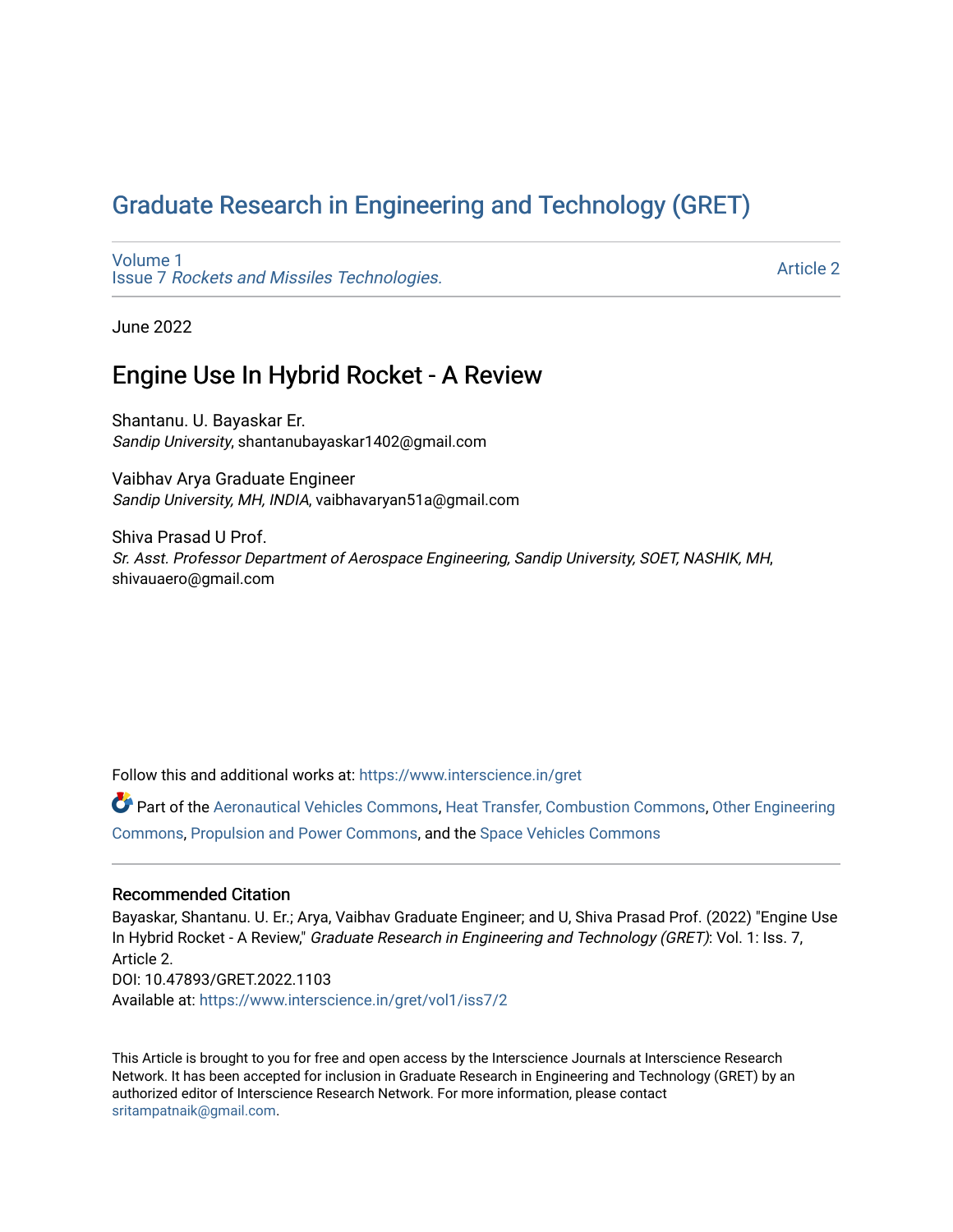# Engine Use In Hybrid Rocket - A Review

## Cover Page Footnote

Thank you for the opportunity to submit my article to this journal.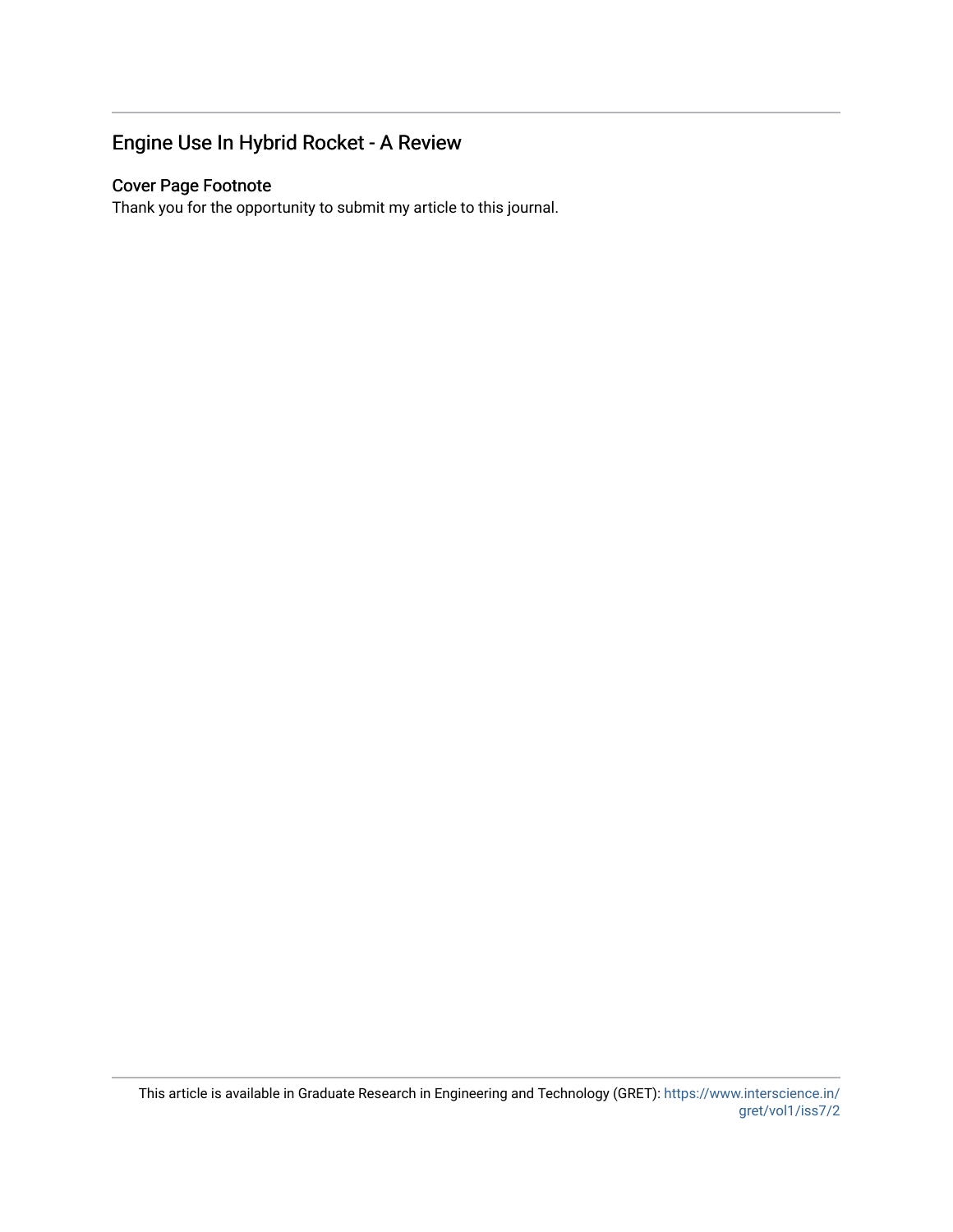## **Engine Use In Hybrid Rocket -A Review**

Shantanu. U. Bayaskar<sup>1</sup>, Vaibhav Arya<sup>2</sup>, Shiva Prasad U.<sup>2\*</sup> Corresponding Author: shivauaero@gmail.com

Abstract—Despite all the other rocket motors on the market such as solid and liquid. A historically failed motor was in the market which was handicapped in performance but now with technological development in the previous years, hybrid rocket motor is the most influential talk in the market.

Deeper in the paper we will discuss the hybrid motor focusing on the fuel used in Hybrid rocket engines and the performance depending on the design. Furthermore, this review paper will help us to study the different materials for the betterment of the engine performance. We will also be focusing on the methods required to improve total impulse. Moreover, will be elaborating on the performance of paraffin wax and its material property.

### *Keywords-Hybrid, Rocket, Engines, Paraffin Wax, Fuel, Impulse*

#### I. INTRODUCTION

A hybrid rocket engine is a combination of both solid and liquid engines. It has the qualities of both solid and liquid engines. It is economical like a solid rocket engine and gives a better technical performance than a Liquid rocket engine. A hybrid rocket engine consists of a solid propellant mostly the fuel and a liquid propellant the oxidizer as shown in fig 1[1]. The best thing about a Hybrid rocket engine is, that if any system failure is there then there will be no explosion. A hybrid rocket engine is more durable as compared to others. Just like a liquid rocket engine, we can shut it down easily. The specific impulse (Isp) of hybrid rocket engines is more than solid rocket engines but less than that of liquid rocket engines. Whereas it is not easy to handle a hybrid rocket engine as compared to a solid rocket engine but as it is not hazardous one should go for the hybrid rocket engine. In addition to that, we will further be outlining the tensile tests for paraffin wax after the mixing of specific additives.



Figure 1. Hybrid rocket motor

#### II. COMMON FUEL CHOICES FOR HYBRID ROCKET ENGINE

In a hybrid rocket engine, we use solid Propellant as a fuel and liquid propellant as an oxidizer. In a hybrid rocket engine, we need fuel that has a high specific impulse. In this review paper, we will look at the various solid propellant which is used as fuel in a hybrid rocket engine. Paraffin wax can be used in hybrid rocket engines as fuel (in small-scale hybrid rocket engines). Paraffin wax is a mixture of saturated n- and iso-alkanes, naphthene, and alkylsubstituted and naphthene-substituted aromatic compounds. The chemical formula of paraffin is CnH2n+2. One of the main reasons to use paraffin wax is the regression rate.

#### *A. Paraffin Wax*

The chemical reaction of Paraffin Wax:

Paraffin wax + Oxygen  $\rightarrow$  Carbon dioxide + Water

 $C25H52 + O2 \rightarrow CO2 + H2O$ 

For this kind of reaction, we have a combustion reaction.

A combustion reaction is a chemical reaction between combustible material and oxidizer to form oxidized products. Thus creating fire and releasing energy in the form of heat.The balanced reaction for the Paraffin wax is:

 $C25H52 + 38O2 = 25CO2 + 26H2O.$ 

Paraffin Wax-based rocket motors tend to replace conventional solid rocket motors on a large scale. Since these motors are non-toxic, non-hazardous, can be controlled during their throttling, and have several other advantages over HTPB/ammonium perchlorate. However, in doing so firstly we will have to understand the tensile properties of the wax for it to be used on a large scale because there is no structural tank for it to be stored and so wax should have the properties to be strongly bonded or hold together during assembly and storage[12].

Pure paraffin wax has maximum tensile strength as near to HTPB rubber which is used as a binder in solid rocket motors. The paraffin wax in the lowest melting point has slightly greater tensile strength than the high melting point wax and a little larger per cent elongation as shown in the following Table 1[12].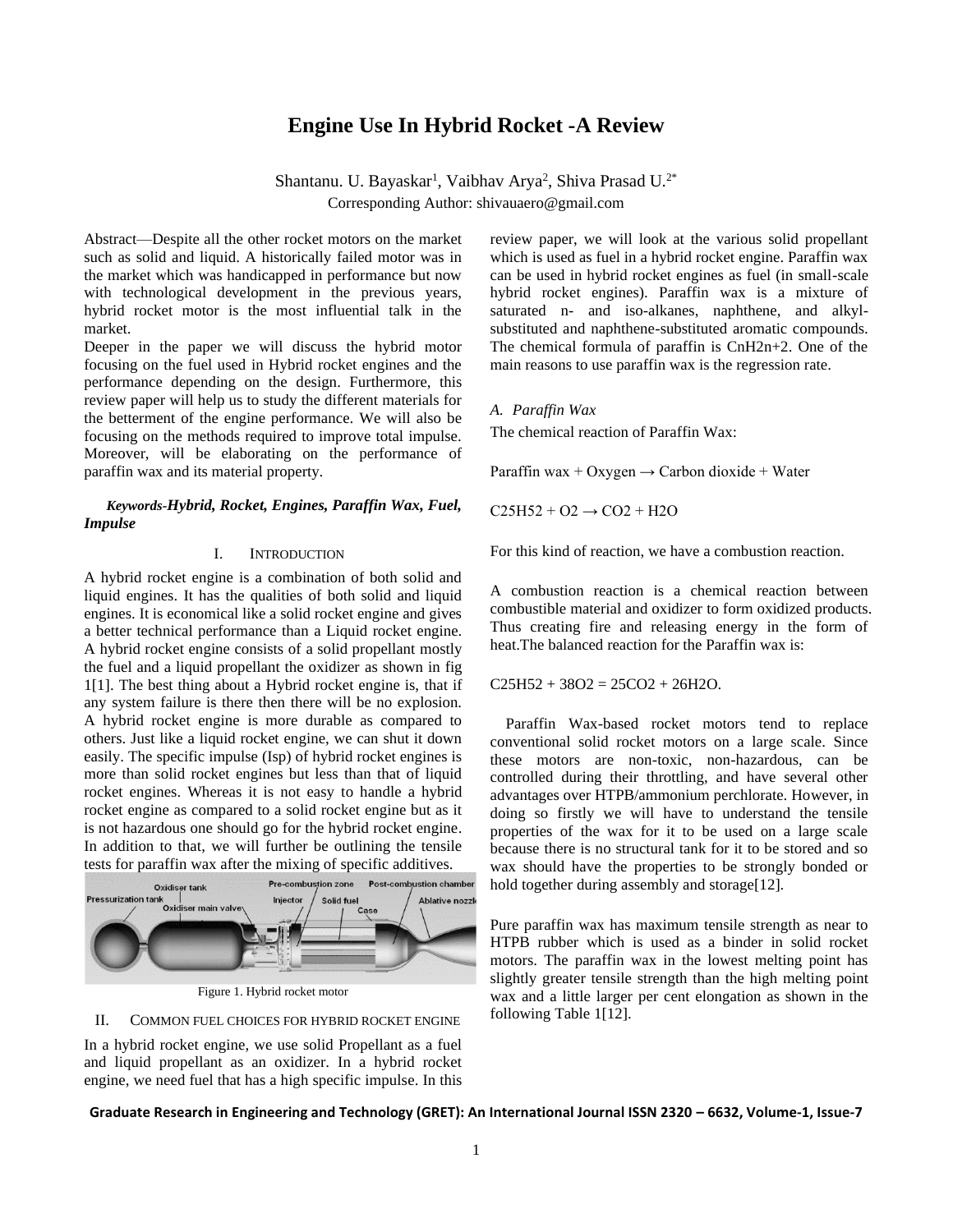| 1 ADLE 1.                   |                                                  |                   |                                       |                              |
|-----------------------------|--------------------------------------------------|-------------------|---------------------------------------|------------------------------|
| <b>Paraffin</b><br>Wax      | <b>Additive</b>                                  | Percent<br>purity | <b>Tensile</b><br><b>Strength MPa</b> | Percent<br><b>Elongation</b> |
| $52^{\circ} - 54^{\circ}$ C | <b>None</b>                                      | 100               | 1.38                                  | 0.8                          |
| 52°-54°C                    | Epolene C-15 Wax                                 | 99 <sub>5</sub>   | 1.38                                  | 0.8                          |
| 52°-54°C                    | Epolene C-15 Wax                                 | 99                | 1.38                                  | 0.8                          |
| $52^{\circ} - 54^{\circ}C$  | Epolene C-15 Wax                                 | 97                | 1.86                                  | 1.6                          |
| $60^\circ - 63^\circ C$     | <b>None</b>                                      | 100               | 1.03                                  | 0.6                          |
| $60^\circ - 63^\circ C$     | Epolene C-15 Wax                                 | 99.5              | 1.03                                  | 0.6                          |
| $60^{\circ} - 63^{\circ}$ C | Epolene C-15 Wax                                 | 99                | 1 24                                  | 06                           |
| $60^\circ - 63^\circ C$     | Epolene C-15 Wax                                 | 97                | 1.93                                  | 1.1                          |
| 66 °C                       | ethylene vinyl acetate<br>16%/Petroleum resin 5% | 79                | 3.10                                  |                              |
| 56 °C                       | Graphite foam                                    |                   | 1.30                                  |                              |

TABLE 1.

Paraffin wax is fundamentally manufactured by the centrifugal force when liquid wax is poured into the mould. This force is used to avoid cracking and voids. However, due to the shrinkage property of wax during its cooling state, the voids are formed so to tackle these voids additives are used during its centrifugal process in the liquid state. Additives further modify the material properties. LDPE is the most popular additive being used and LDPE stands for "Low-Density Polyethylene"[13].

Further in this, I will outline the results for additives used in different quantity-wise: 4% LDPE added to paraffin wax, Pure paraffin wax, and 2% LDPE added to paraffin wax.

The dogbone-shaped test samples were used for the tension tests.

The Instron uniaxial testing machine was used to measure the tensile strength and elongation.The test sample is held between two wedge strips, each attached to a crosshead. The upper crosshead was attached to the vertical columns while the lower head was attached to a screw and an electric motor which caused up-down movements. The experiment was to run two different elongation rates 5.08 mm min–1 or 50.8 cm min–1. However, the 2% LDPE added to paraffin wax and Pure paraffin wax showed positive results after the tests but 4% LDPE added to paraffin wax showed not so good results even after the second test was performed on it.The failed one showed extensive bubble formation. Hence proving the tensile strength and elastic modulus were both greater for the non-bubbled dogbones than the samples that had bubbles as shown in following fig 2.



Figure 2. Bubbles on the sample

### *B. Total Impulse*

Total impulse is the product of the sum of trust generated and the time interval. The total impulse in rocketing can be explained by how fast the propellant ejected from the back of the rocket. The specific impulse can be calculated from the total impulse. Specific impulse is the total impulse divided by the propellant weight. In this review paper, we studied some of the prototypes of the hybrid rocket in which we got the total impulse as 50 KN [2]. For 50 KN they used nitrous oxide and paraffin wax as a solid fuel. The total impulse depends on which scale we are experimenting. If we want high total impulse then we have to experiment on a large scale in that case we will need more fuel. In another prototype of a hybrid rocket engine in which we used Gaseous oxygen as oxidizer and paraffin wax along with Ultra-High Molecular Weight Polyethylene (UHMWPE), we got a total impulse of around 209s [3]. The SI unit of total impulse is N.s. The more the total impulse more the trust generated and more the efficiency [7].

#### *C. Pressure in the combustion chamber*

It is observed in the experiment that the pressure in the combustion chamber decreases. It is also explained with the help of a spectrogram and the graph of post and precombustion. The solid fuel when mixed with the oxidizer, instability occurs which causes a change in pressure and temperature both in the combustion chamber [2][6]. The pressure and temperature decrease as shown in fig 3 [2].

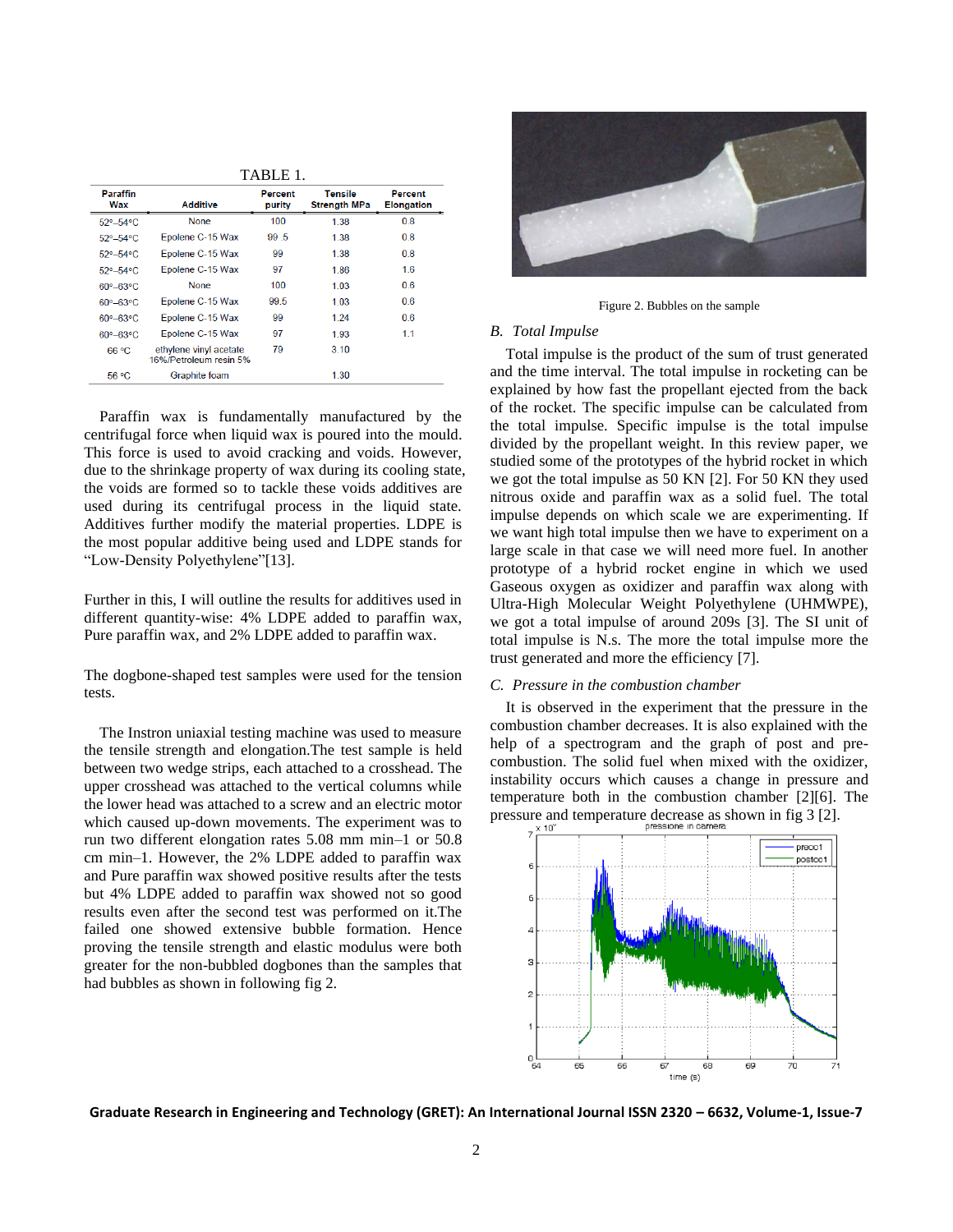The thrust generated and the pressure in the combustion is discussed in detail by PawełSurmacz and Grzegorz Rarata in Hybrid Rocket Propulsion Development and Application paper[1][8]. They gave a relation between the thrust generated and the pressure in the combustion chamber as shown in fig  $4 \lfloor 11 \rfloor$ .



Figure 4. Test results of a hybrid motor test: Thrust (a) and Chamber pressure (b)[1][9]

#### *D. Combustion efficiency before and after post-combustion*

As shown in fig. 5[2].The post-combustion is present at the end of the combustion chamber. The post-combustion chamber helps to achieve the highest efficiency of a motor engine. There can be a significant change in the engine performance if post-combustion is not there. To explain the importance of the post-combustion process there is a graph presented by Alberto Bettella in his paper[2].



The importance of the post-combustion chamber is explained in this chart. The combustion chamber efficiency can be increased by 15-20 per cent with the post-combustion presence. The O/F ratio is the ratio of oxidizer to fuel mass flow rates.

#### *E. Burn Time*

Burn time is the duration for which the rocket engine produces meaningful trust. In a hybrid rocket engine, the burn time is very small. If we want to calculate the burn time mathematically then we can get it by multiplying the volume of the solid fuel by the density of the solid fuel. The prototype that we discussed in this review paper which gave a total impulse of 50KN has a burn time of 3.5s to 5s. The Burn time of hybrid rocket engines will increase with the scale of the rocket. The prototype with a total impulse of 209s gave a burn time of around 18s. the burn time is very less as the effective thrust generates for a very few sec [2][5]. The burning of the motor is shown in fig 6.



Figure 6. Thrust generated

#### III. MATERIAL USED IN HYBRID ROCKET

The hybrid rocket motor is used to store solid propellant and another one is used to store liquid propellant which is an oxidizer. While selecting the material for a hybrid rocket engine it is very important to understand that we should use a material that can withstand high temperatures. Stainless steel can be best for rocket motors as it can withstand high temperatures. So far we have seen that paraffin wax is the most common solid propellant used in hybrid rocket engines. We put this paraffin wax in a cylindrical motor which can be made of stainless steel. If we are experimenting at a lab level we can use fibre glass, aluminium, and high-tensile stainless steel For the motor. The nozzle that we use in a hybrid rocket engine can be of graphite or copper [2][4]. The following materials as shown in fig 7 [2].



Figure 7. Stainless steel materials

Figure 3. Pre and Post pressure in the combustion chamber